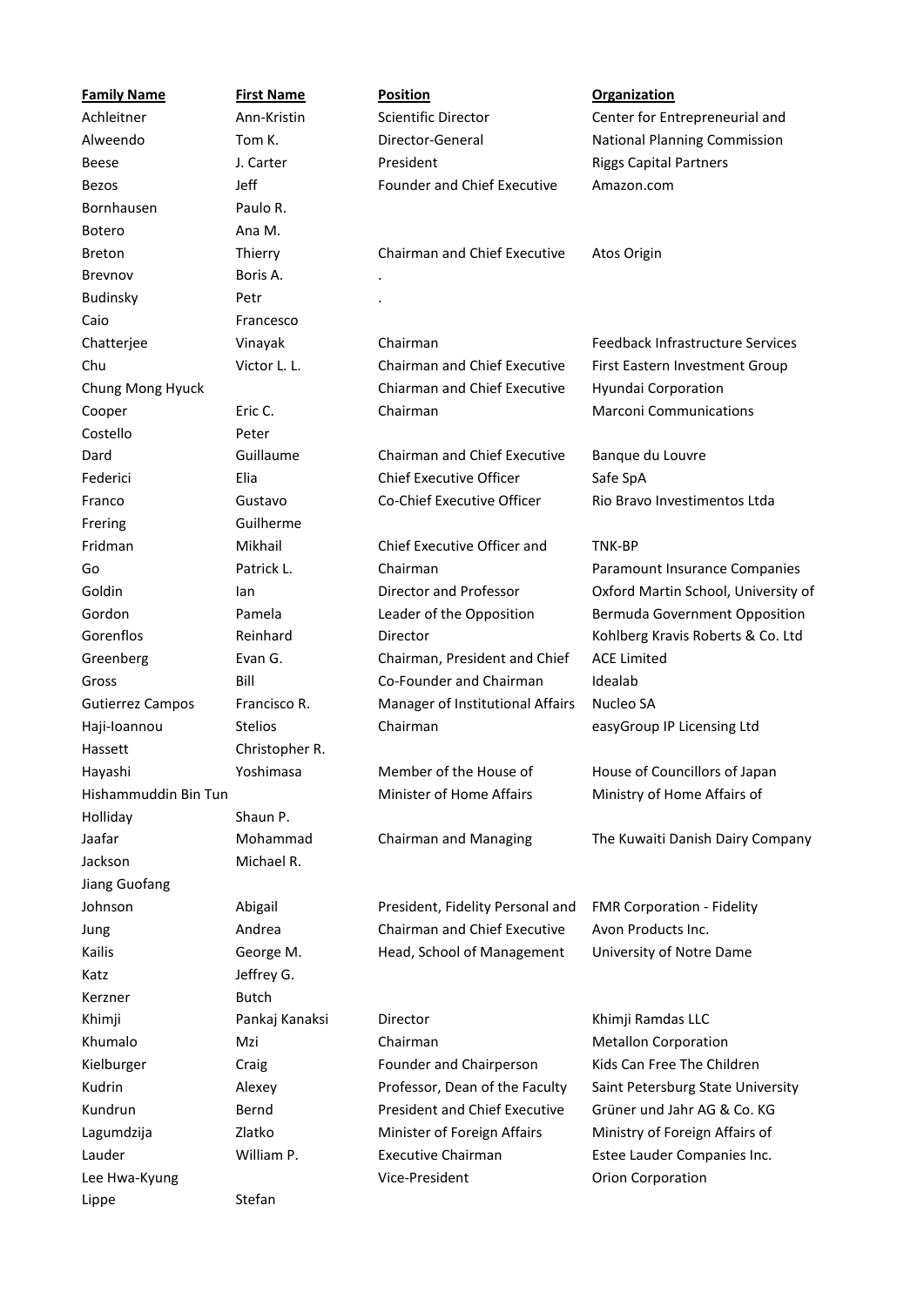Mamboleo Dorika . Mihailova Nadezhda Noerhadi D. Cyril Polese Kim Prussak Mikhail Revuelta del Peral Javier Salah Omar Z. Shalon Dari Voynet Dominique

Luksic Craig Guillermo Chairman of the Board Quineñco SA Lutnick Howard W. Chairman and Chief Executive Director-General Cantor Fitzgerald LP Lyubinin Dmitry A. Director-General UES Settlements Center JSC Maffei Gregory B. President and Chief Executive Officer Mauchaza Chiwenga Jocelyn Managing Director Zimsafe (Pvt) Limited Mejdell **Solution Dag** Chief Executive Officer Norway Post AS Menell **Rick Chairman** Chairman The Carrick Foundation Midori Violinist and Founder Midori Foundation Moreira Salles Pedro Chairman of the Board Banco Itaú Unibanco SA Naidoo Jayendra Executive Chairman J&J Group Nyemba William T. Group Chief Executive Officer Trust Holdings Ltd Packer **In Lammes D.** Executive Deputy Chairman Consolidated Media Holdings Papazov Victor Founder and Chairman of the Pélisson Gilles Central Depository Central Depository Central Depository Central Depository Central Depository Perez Mackenna Francisco Chief Executive Officer Quineñco SA Pilip Ivan Ivan Vice-President European Investment Bank (EIB) Pino Rafael del Chairman Chairman Ferrovial SA Quiroga R. Jorge F. President of Bolivia (2001-2002) Ramos **Maria Maria** Group Chief Executive Absa Group Ltd Club de Madrid Sato **Kumi Resident** Cosmo Public Relations Schapiro **Mary L.** Chairman Chairman Corporation US Securities and Exchange Schmid Andreas G. Commission (SEC) Andreas G. Commission (SEC) and SCC Andreas G. Servitje Daniel Chief Executive Officer Grupo Bimbo Sherman Aliza Co-Founder, Creator and Chairman Cybergrrl Inc. Shi Yuzhu Chairman Giant Group Singh Inderdeep President and Executive Director Continental Device India Limited Solo David Chief Executive Officer Julius Baer Asset Management Ltd Sternlicht **Barry S.** Chairman and Chief Executive President Director Tahija George S. President Director PT Austindo Nusantara Jaya Téllez Kuenzler Luis Chief Executive Officer Bolsa Mexicana de Valores SA de Tharoor Shashi Minister of State for External Thiam Tidjane Affairs of India Group Chief Executive Prudential Plc Tian Edward S. Chairman China Broadband Capital Partners Tong Kooi-Ong Chief Executive Officer Financialzoo.com Ltd Vries Cijs M. de Senior Fellow Netherlands Institute of Wakata **International Relationship International Relationship International Relationship International Relationship International Relationship International Relationship International Relationship International Relationshi** Wellauer Thomas Chief Operating Officer Swiss Reinsurance Company Ltd Wior **Mauricio E.** Director **IRSA Inversiones y** Wior Wong Wai-kwun Frances . Representationes Schools Foundationes Schools Foundationes SA Independent Schools Foundation Yeh V'Nee **Deputy Chairman** Hsin Chong Construction Group Yip Amy Amy Chief Executive Officer DBS Bank (Hong Kong) Limited

Liberty Media Corporation

Bulgarian Stock Exchange and

Starwood Capital Group